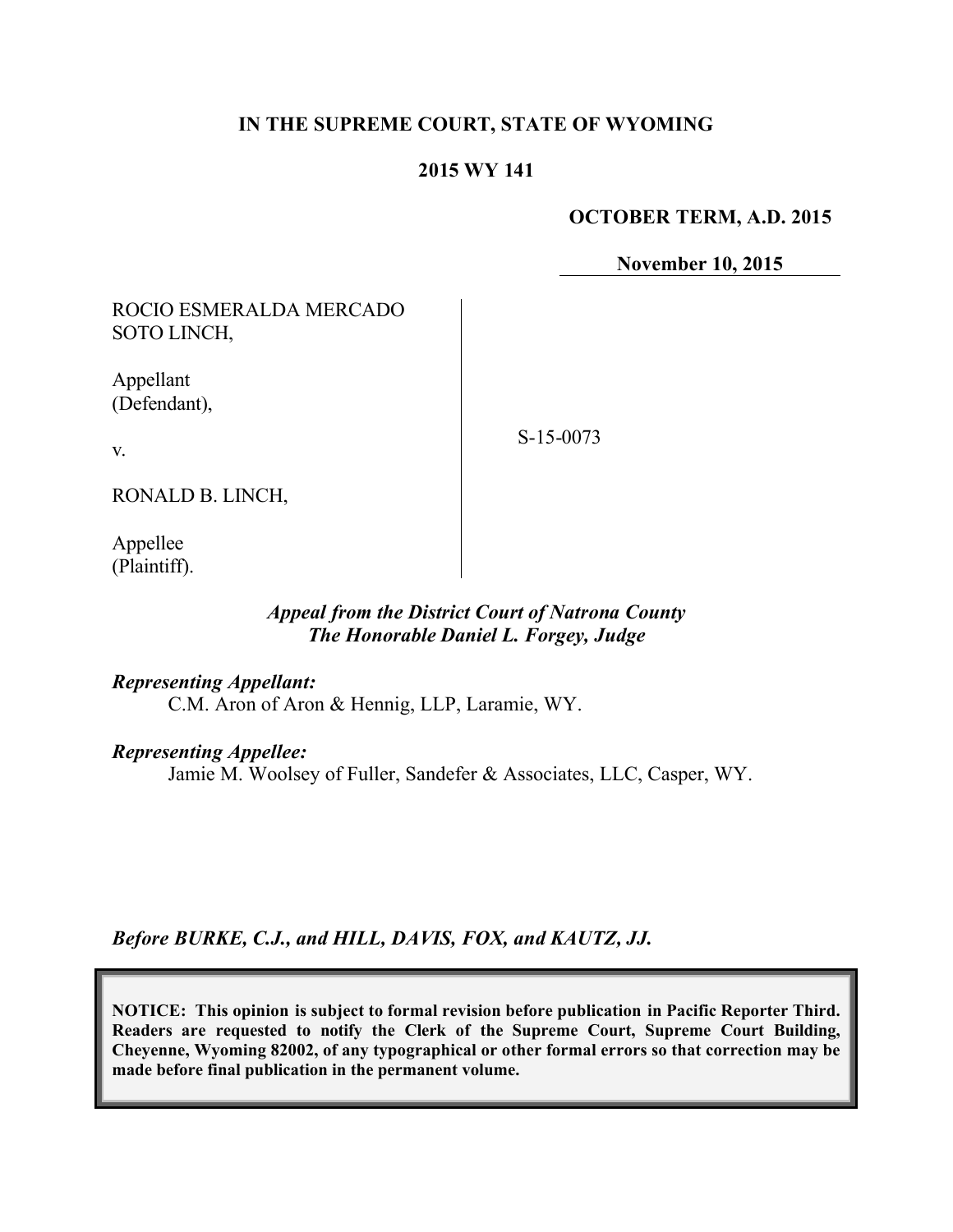# **HILL,** Justice.

[¶1] In 2014, Rocio Linch filed a W.R.C.P. 60(b)(4) motion in district court seeking to set aside a 1999 default judgment granting her husband, Ronald Linch, a divorce. The district court denied Ms. Linch's motion on the ground that the motion was not filed within a reasonable time. Although the district court erred in denying Ms. Linch's motion solely on the basis of her delay in filing the motion, we find that Ms. Linch has failed to establish that the default judgment is void and we therefore affirm the district court decision denying her Rule 60(b)(4) motion.

# **ISSUES**

[¶2] Ms. Linch states the issues on appeal as follows:

I. Whether the timeliness requirements of Rule 60 apply to a motion under subparagraph (b)(4) alleging that the judgment is void.

II. Whether a default divorce judgment is void for lack of subject matter jurisdiction and proper venue, when the court did not find that either party resided in the county as required by Wyoming statutes.

III. Whether a default divorce judgment is void for failure of the trial court to find, or consider any evidence of, the grounds for divorce required by statute.

IV. Whether the disposition of property in a default divorce judgment is void for failure of the trial court to consider the factors required by statute.

# **FACTS**

[¶3] Rocio Linch was born in Mexico City, Mexico and is now a naturalized citizen of the United States. In 1991, Ms. Linch was living in Mexico City, working as lawyer, when she began exchanging letters with Ron Linch, who was a resident of Linch, Wyoming in Johnson County. In April 1993, after numerous meetings with Mr. Linch in Mexico and in the United States, Ms. Linch moved from Mexico and began residing with Mr. Linch in Linch, Wyoming. On November 9, 1995, the couple executed a prenuptial agreement, and on November 12, 1995, they were married in Edgerton, Wyoming. After they married, the Linches continued living in Linch, Wyoming.<sup>1</sup>

<sup>&</sup>lt;sup>1</sup> Ms. Linch's move to Wyoming to reside with and eventually marry Mr. Linch was not her first experience living in the United States. The record shows that Ms. Linch married a man by the name of Gilbert Meighan on November 16, 1989, in Miami, Florida, and was divorced from him on June 3, 1991.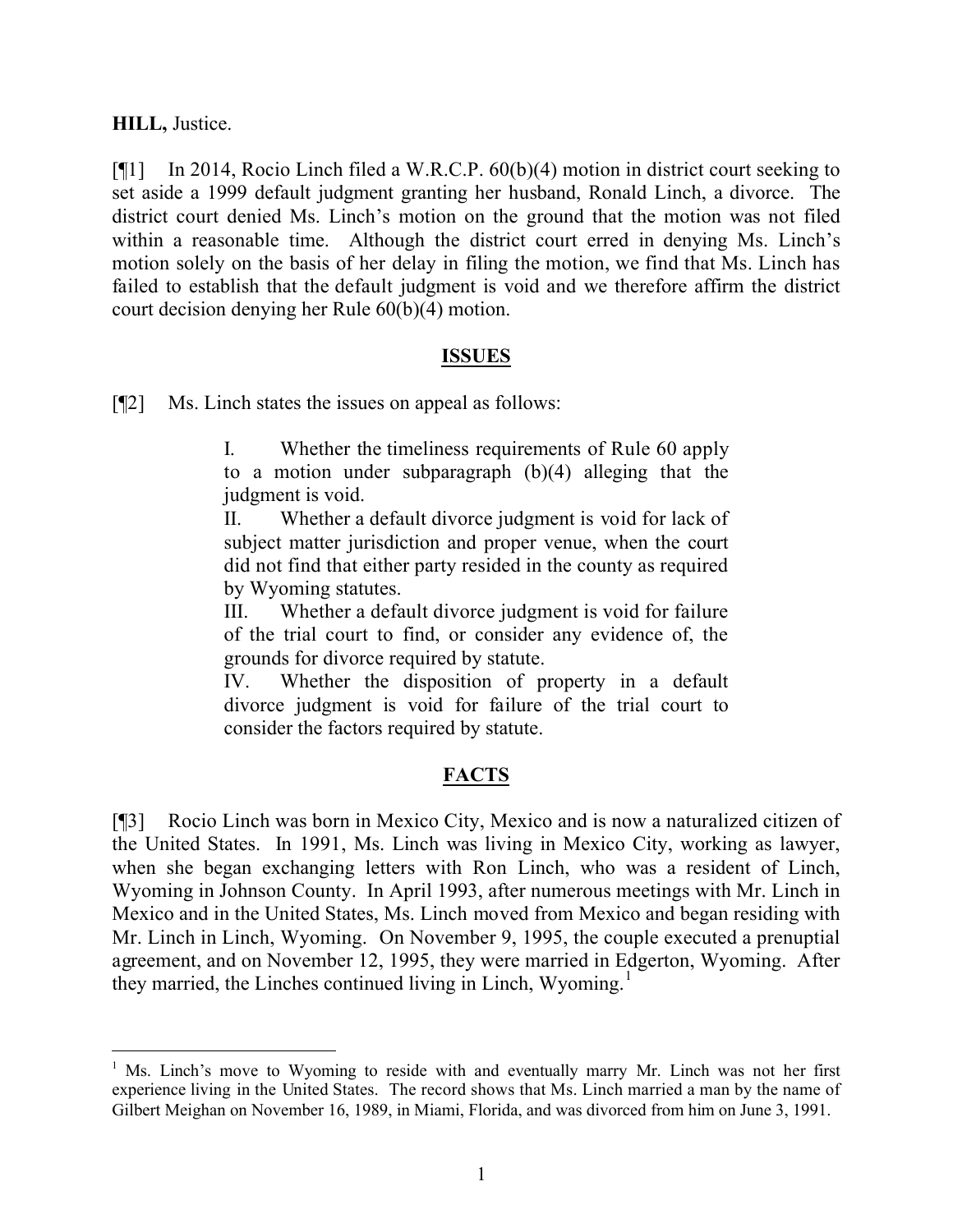[¶4] On November 21, 1997, Mr. Linch filed a divorce complaint against Ms. Linch in the Seventh Judicial District Court in Natrona County. The complaint alleged that both parties were residents of Natrona County and that no children were issue of the marriage. It further alleged:

> 5. That prior to the parties' marriage, Plaintiff and Defendant entered into a Prenuptial Agreement, a copy of which is attached hereto.

> 6. That irreconcilable differences have arisen between the parties, making it impossible to continue the marital relationship. Plaintiff is the aggrieved party.

> 7. That there is no marital property to be divided between the parties, and that each party should retain the property, real and/or personal, which they owned prior to the marriage and which they have acquired as their sole and separate property during the marriage.

[¶5] As alleged, the parties' prenuptial agreement was attached to Mr. Linch's divorce complaint. In his prayer for relief, Mr. Linch requested that the district court enter a judgment granting him a decree of divorce and "[d]eclaring that pursuant to the Prenuptial Agreement, each party shall retain their separate property owned prior to the marriage and acquired after the marriage."

[¶6] Rocio Linch was personally served with the complaint by a process server on December 10, 1997. Ms. Linch did not file an answer or any other responsive pleading, and on June 25, 1998, Mr. Linch filed an application for entry of default. On that same date, the clerk of court filed an entry of default. On March 17, 1999, Mr. Linch filed a motion for entry of default judgment, and on March 24, 1999, a default judgment was entered granting Mr. Linch a decree of divorce from Ms. Linch. The default judgment ordered:

> 1. That the Plaintiff is hereby granted a decree of divorce from the Defendant, and the marriage of the parties is hereby dissolved.

> 2. That Plaintiff shall retain as his sole and separate property all real and personal property which is held by him individually and separately from the Defendant, and Defendant shall hereafter have no interest in said property.

> 3. That Defendant shall retain as her sole and separate property all real and personal property which is held by her individually and separately from the Plaintiff, and Plaintiff shall hereafter have no interest in said property.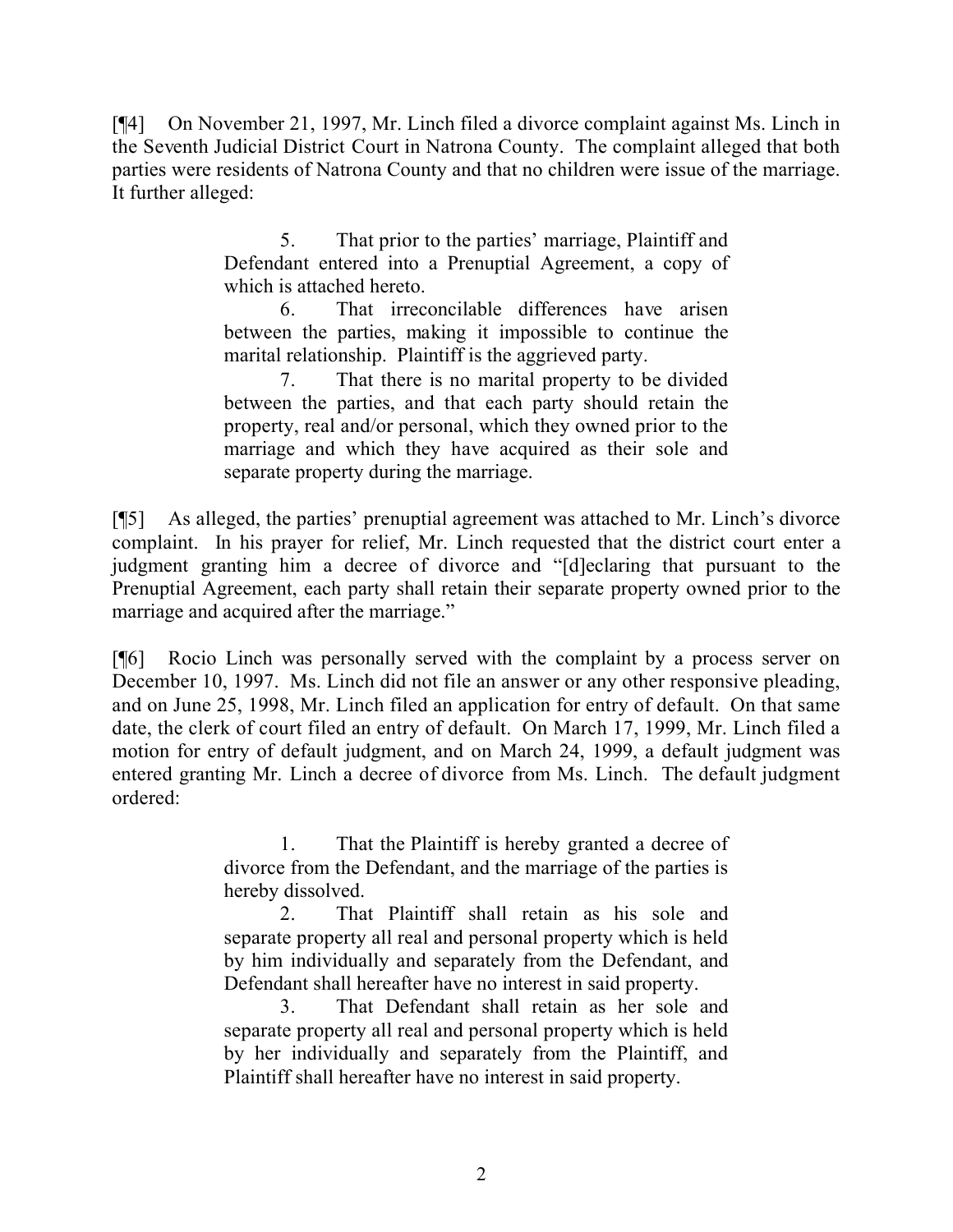[¶7] Following Mr. Linch's filing of the divorce complaint in 1997, the Linches continued to live together, and they did so until October 2011, when they finally ended their relationship. Nearly three years later, on April 16, 2014, Rocio Linch filed a W.R.C.P.  $60(b)(4)$  motion to vacate the 1999 default judgment. In support of her motion, Ms. Linch argued that she had not been properly served with the divorce complaint and the district court therefore lacked personal jurisdiction to enter the default judgment against her. She further argued that the district court lacked subject matter jurisdiction because neither party was a resident of Natrona County and the complaint did not allege that Mr. Linch had been a Wyoming resident for the sixty days preceding the filing of the divorce complaint. As additional grounds on which the default judgment should be declared void, Ms. Linch asserted:

--the district court made no finding that there were grounds for a divorce;

--the default judgment was not entered by the presiding judge to whom the case had been assigned;

--no action was taken to prosecute the divorce action for more than ninety days; and

--the district court made no disposition of the parties' property and took no evidence on the question of how that property should be divided.

[¶8] On October 9, 2014, the district court held an evidentiary hearing on Ms. Linch's Rule 60(b)(4) motion. On December 9, 2014, the court made an oral ruling denying the motion, explaining:

> The return of service in this case submitted under oath by a disinterested process server established a presumption that [Ms. Linch] was properly served personally pursuant to Rule 4. [Mr. Linch's] testimony further corroborates that evidence. [Ms. Linch's] recollection appears to be flawed in that she refuses to even acknowledge that the return of service could have been filed with the court in December 2000 – or I'm sorry – December 11, 1997, which is indisputable based on the record before the Court. [Ms. Linch's] evidence on this issue simply does not rise to the level of strong and convincing evidence to overcome the other evidence that she was properly and personally served. This Court therefore had personal jurisdiction over [Ms. Linch] such that it could enter a divorce decree.

> Turning then to the other grounds asserted under Rule 60, [Ms. Linch] also sets forth several other arguments pursuant to Wyoming Rule of Civil Procedure 60(b)(4) as to why the decree of divorce the court entered is void. That decree was entered over 15 years ago.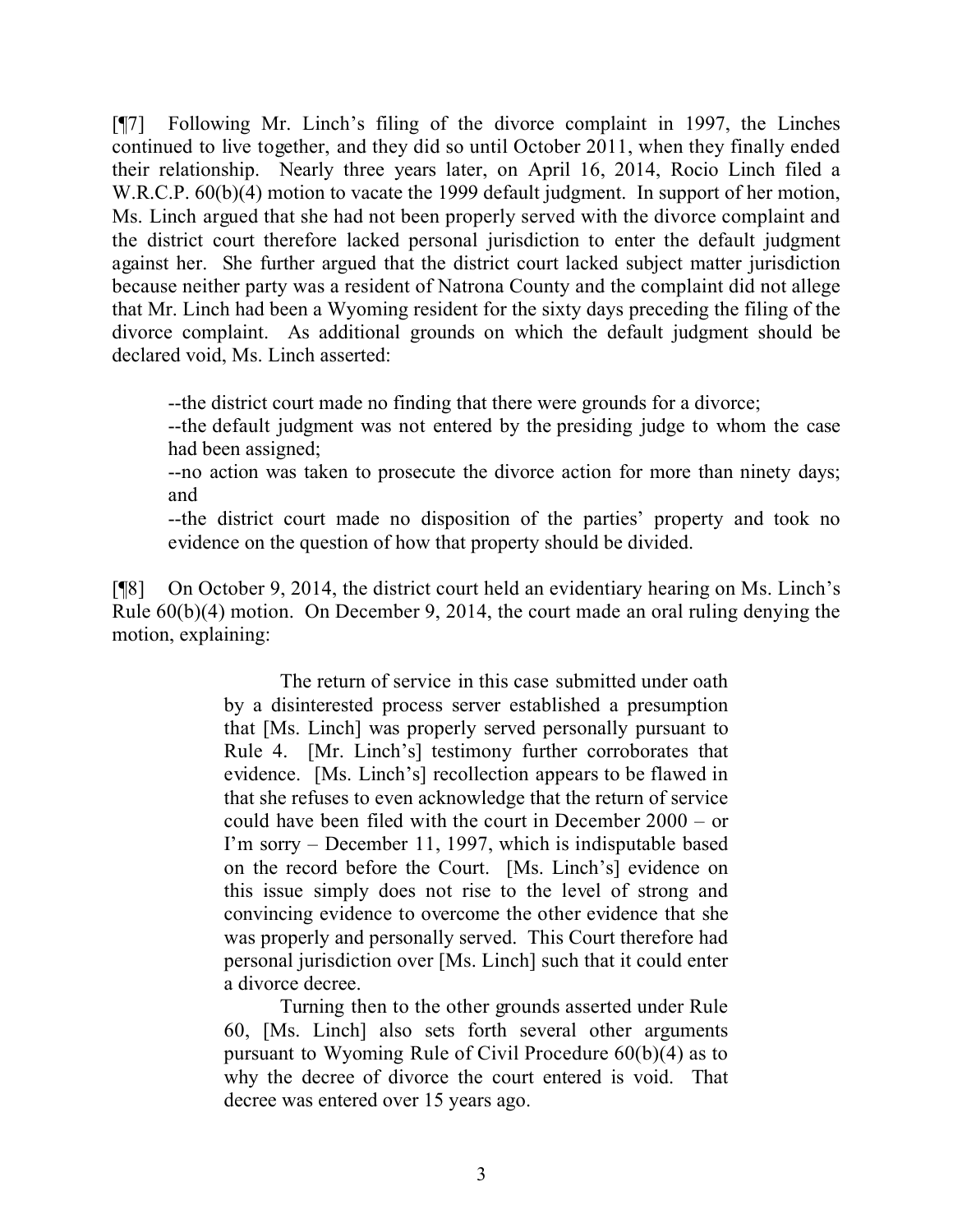According to [Ms. Linch], if the Court's 1999 decree was void when it was entered, it remains void today and [she] should be allowed to seek relief at this time. [Mr. Linch] contends that [Ms. Linch] did not file her motion within a reasonable time, and the Court should not consider the motion.

\* \* \* \*

Based on the Court's reading of the rule, the text of the rule clearly provides that a motion pursuant to Rule 60(b)(4) shall be made within a reasonable time. That reading is considering all of the provisions in par[i] materia and also giving effect to all of the language in the rule. This text would also seem to reinforce the general policy in favor of the finality of judgments.

\* \* \* \*

Based on this record, [Ms. Linch] at the earliest had actual notice of the divorce action in December 1997 and again after the decree was entered in 1999. At the latest, [Ms. Linch] had actual notice of the divorce in 2006. [Ms. Linch] could have sought relief from the decree at these times if she felt aggrieved. That the parties continued to live together is not a valid reason to justify the time delay in failing to do so. Even so, [Ms. Linch] has no reasonable explanation for why she did not seek relief between 2011, when she and [Mr. Linch] broke up, and 2014, when she actually filed the Rule 60 motion.

The Court therefore finds that [Ms. Linch] did not file her Rule 60 motion within a reasonable time.

[¶9] On January 6, 2015, the district court issued its written order denying Rocio Linch's Rule 60(b)(4) motion, and on February 5, 2015, Ms. Linch timely filed her notice of appeal to this Court.

#### **STANDARD OF REVIEW**

[¶10] We have announced the following parameters for reviewing an order on a Rule 60(b) motion to set aside a judgment:

> "The granting or denying of relief pursuant to W.R.C.P. 60(b) is a matter within the discretion of the trial court, and our review is limited to the question of whether there has been an abuse of discretion." *State ex rel. TRL by Avery v. RLP*, 772 P.2d 1054, 1057 (Wyo.1989). When a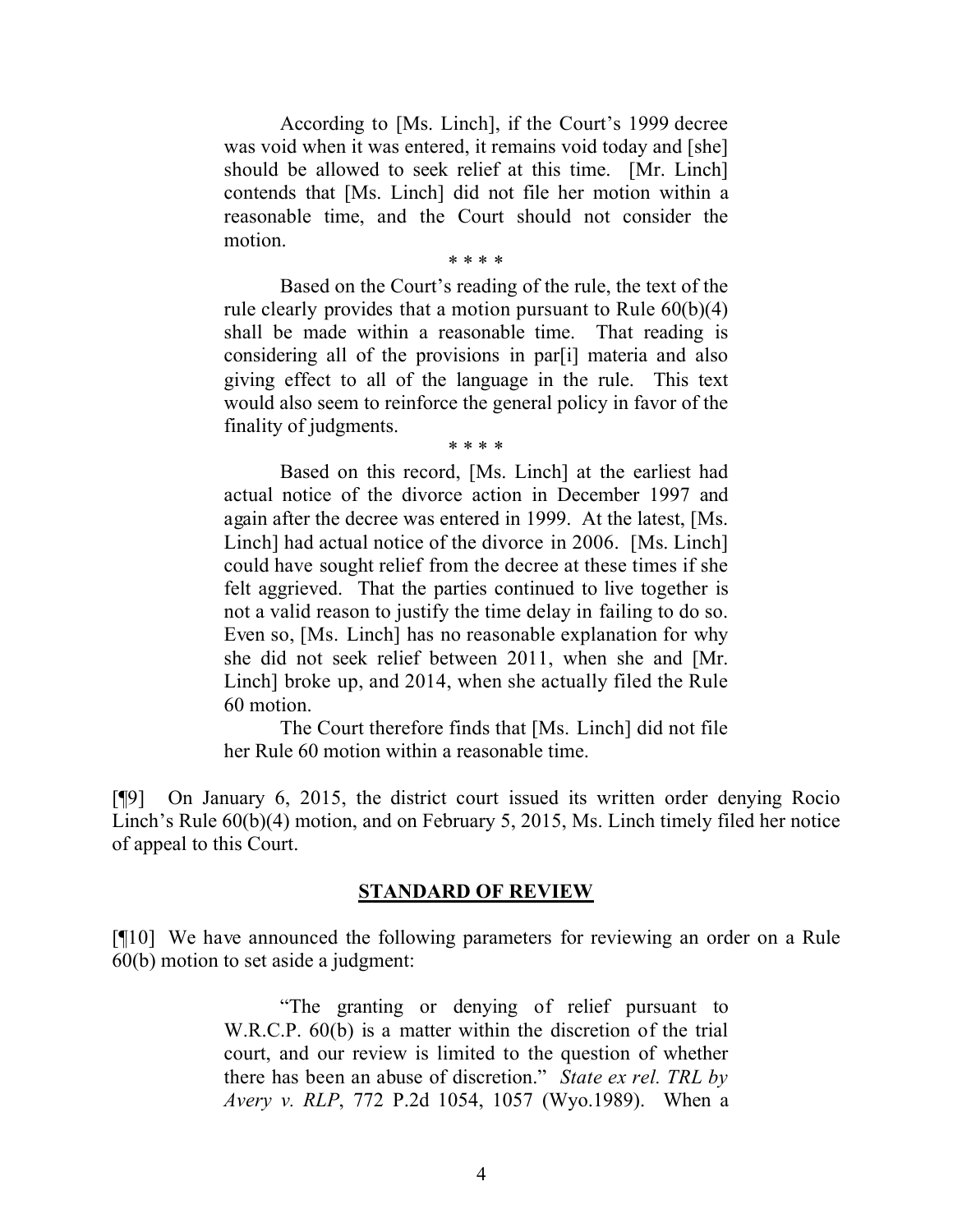judgment is attacked pursuant to Rule 60(b)(4), however, there is no question of discretion in granting or denying relief—either the judgment is void, or it is valid. *Id*. Once that determination is made, the trial court must act accordingly. *Id.* "A judgment is not void merely because it is erroneous. It is void only if the court that rendered it lacked jurisdiction of the subject matter, or of the parties, or if it acted in a manner inconsistent with due process of law." Wright, Miller & Kane, *Federal Practice and Procedure: Civil 2nd* § 2862, at 326–29 (1995) (footnotes omitted); see also, *In Interest of WM*, 778 P.2d 1106, 1110 (Wyo.1989).

*Teton Builders v. Jacobsen Constr. Co.*, 2004 WY 147, ¶ 6, 100 P.3d 1260, 1263 (Wyo. 2004); *see also Jubie v. Dahlke* (*In re Estate of Dahlke*), 2014 WY 29, ¶¶ 27-28, 319 P.3d 116, 124 (Wyo. 2014); *Exotex Corp. v. Rinehart*, 3 P.3d 826, 831 (Wyo. 2000).

# **DISCUSSION**

[¶11] The district court found that Ms. Linch knew of the divorce decree granted to Mr. Linch as early as 1999. It based this determination on documents showing Ms. Linch consulted with legal counsel regarding the decree in 1999, her level of sophistication as an attorney herself, and her prior experience of being married and divorced in the United States. Ms. Linch does not contest the court's finding that she knew of the divorce decree in 1999. Nor does she dispute that her fifteen-year delay in seeking to set aside the decree was an unreasonable delay. Indeed, counsel for Ms. Linch stipulated to the unreasonableness of the delay during the hearing on her motion:

> [Counsel for Ms. Linch]: Your Honor, maybe I could shorten things a bit by  $-$  by saying this: We concede that this time is excessive, and I am not going to argue that there is anything reasonable about the time. It's unclear under Rule 60 the extent to which the reasonableness of the time of filing the Rule 60 [motion], whether that applies to  $60(b)(4)$ . But I don't claim for a minute that this is a reasonable length of time to have waited to file a motion. So that if, as a matter of law, it is too late to claim a decree is void, then on that basis, we would recognize, at least, that this is an excessive period of time. \* \* \* I mean, this is 15 years, and we know that. And if, in fact, that alone is significant, then we concede it.

[¶12] Ms. Linch likewise does not contest the district court's finding that she was properly served with Mr. Linch's divorce complaint and the district court therefore had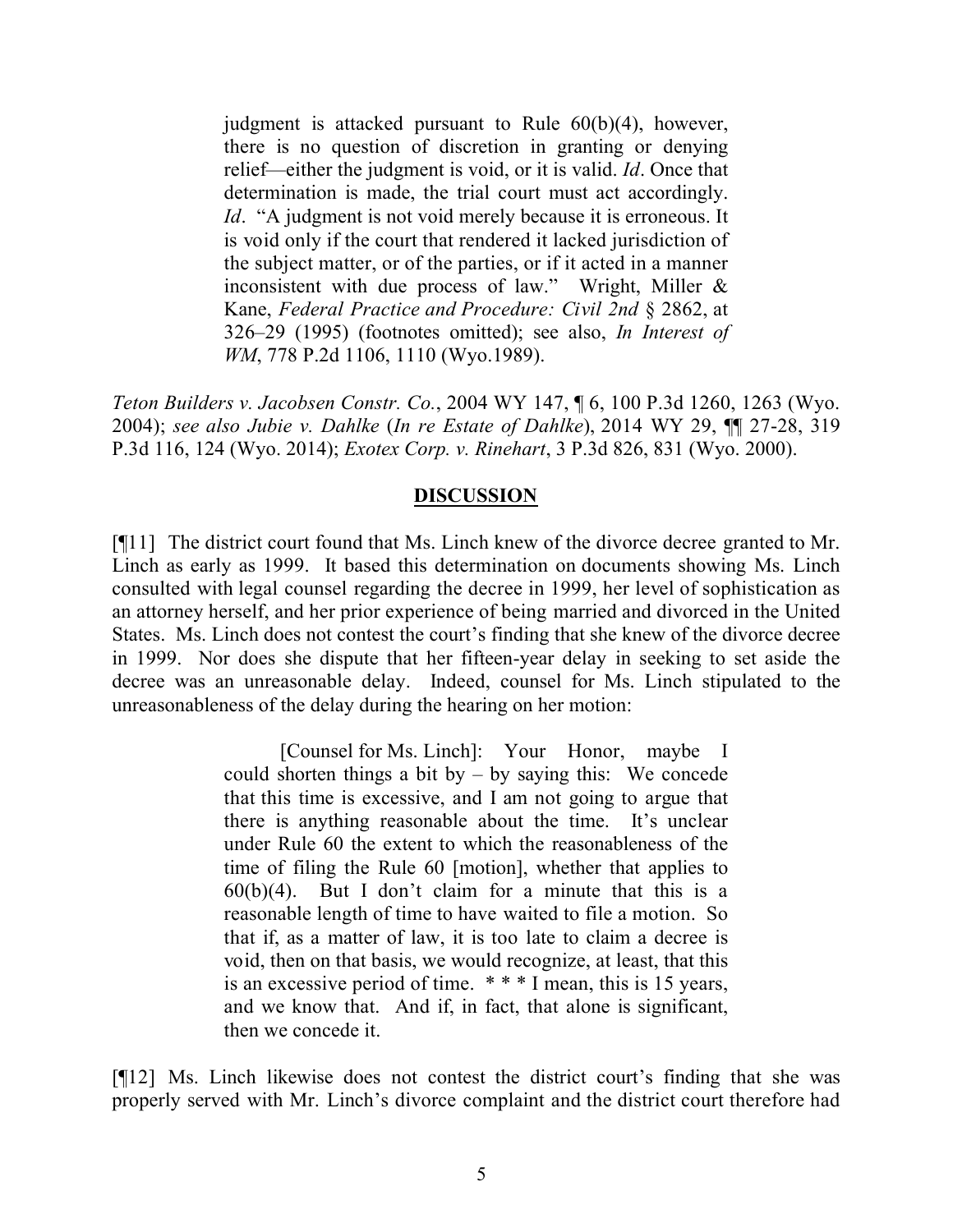personal jurisdiction to enter the divorce decree against her. Instead, Ms. Linch argues on appeal that the divorce decree was void for lack of subject matter jurisdiction and that the Rule  $60(b)$  time limitations do not apply to a Rule  $60(b)(4)$  motion to set aside a judgment as void. We will address first the applicability of the Rule 60(b) time limitations and then we will turn to the grounds upon which Ms. Linch challenges the district court's subject matter jurisdiction to enter the divorce decree.

# **A. Applicability of Time Limitations to Rule 60(b)(4) Motions**

[¶13] Rule 60(b) provides:

On motion, and upon such terms as are just, the court may relieve a party or a party's legal representative from a final judgment, order, or proceeding for the following reasons: (1) mistake, inadvertence, surprise, or excusable neglect; (2) newly discovered evidence which by due diligence could not have been discovered in time to move for a new trial under Rule 59(b); (3) fraud (whether heretofore denominated intrinsic or extrinsic), misrepresentation, or other misconduct of an adverse party; (4) the judgment is void; (5) the judgment has been satisfied, released, or discharged, or a prior judgment upon which it is based has been reversed or otherwise vacated, or it is no longer equitable that the judgment should have prospective application; or (6) any other reason justifying relief from the operation of the judgment. *The motion shall be made within a reasonable time, and for reasons (1), (2), and (3) not more than one year after the judgment, order, or proceeding was entered or taken*.

W.R.C.P. 60(b) (LexisNexis 2015) (emphasis added).

[ $[14]$ ] The district court's conclusion that a Rule  $60(b)(4)$  motion must be made within a reasonable time is an understandable one given the rule's plain language. It is, however, nearly universally recognized that there are generally no time limits on the filing of a Rule 60(b)(4) motion. It has been explained:

> \* \* \* Either a judgment is void or it is valid. Determining which it is may well present a difficult question, but when that question is resolved, the court must act accordingly.

> For similar reasons, there is no time limit on an attack on a judgment as void. The one-year limit applicable to some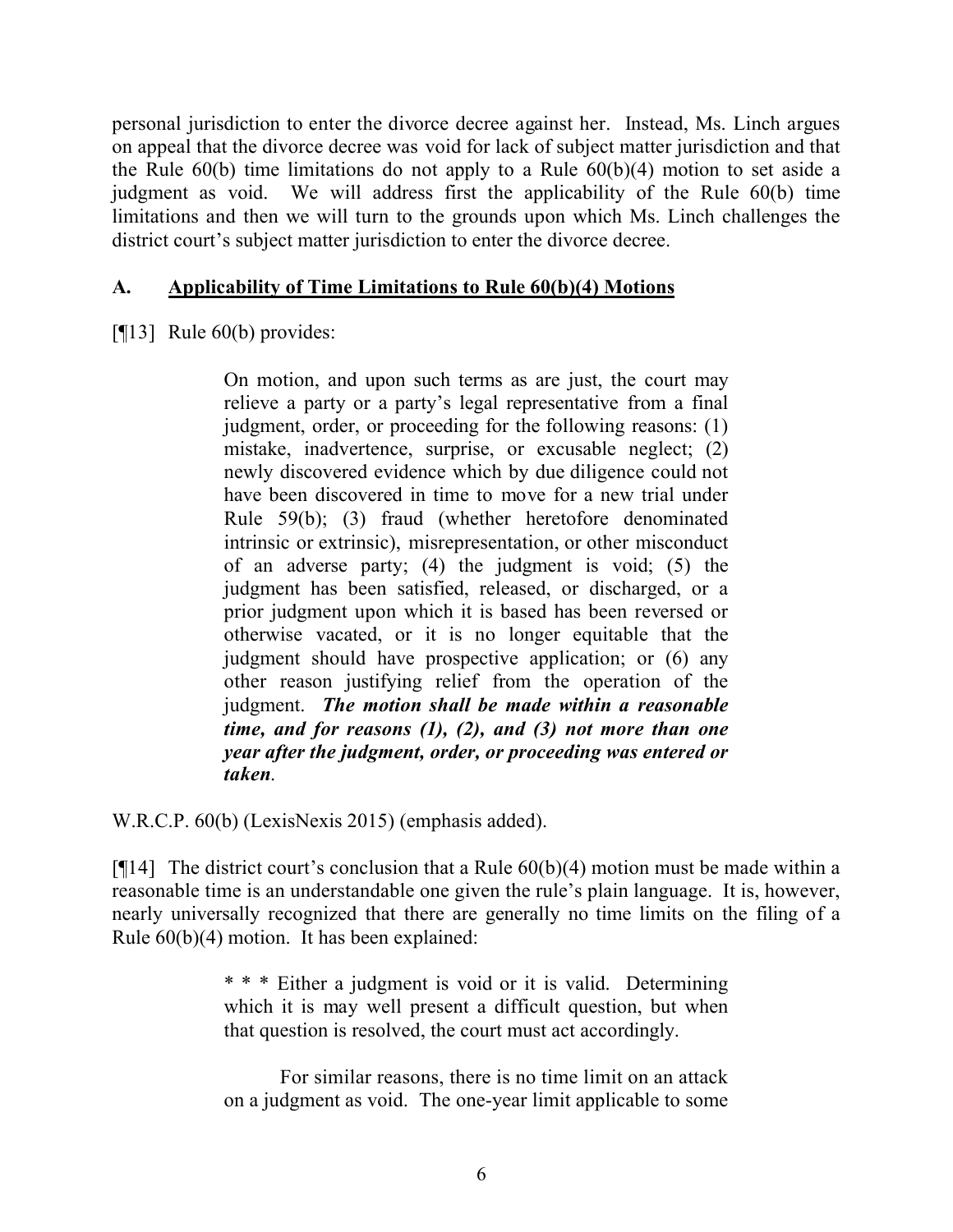Rule 60(b) motions is expressly inapplicable, and even the requirement that the motion be made within a "reasonable time," which seems literally to apply to motions under Rule  $60(b)(4)$ , cannot be enforced with regard to this class of motion. A void judgment cannot acquire validity because of laches on the part of the judgment debtor.

11 Charles Alan Wright, Arthur R. Miller, Mary Kay Kane, *Federal Practice and Procedure* § 2862 (3d ed. updated 2015) (footnotes omitted); *see also Spitznas v. Boone*, 464 F.3d 1213, 1225 (10th Cir. 2006) (citing *Orner v. Shalala*, 30 F.3d 1307, 1310 (10th Cir.1994)) ("The one-year time limitation cited by the district court does not apply to a motion made under Rule 60(b)(4), which may be brought at any time."); *V.T.A., Inc. v. Airco, Inc.*, 597 F.2d 220, 224 n. 9 (10th Cir. 1979) ("[I]f a judgment is void, it is a nullity from the outset and any 60(b)(4) motion for relief is therefore filed within a reasonable time."); *Jackson v. FIE Corp.*, 302 F.3d 515, 523 n. 22 (5th Cir. 2002) (citing *Bludworth Bond Shipyard, Inc. v. M/V Caribbean Wind*, 841 F.2d 646, 649 n. 6 (5th Cir. 1988)) ("[T]here seems to be universal agreement that laches [in bringing a Rule 60(b)(4) motion] cannot cure a void judgment, and no court has denied relief under Rule 60(b)(4) because of delay.").

[ $[15]$ ] This interpretation of Rule 60(b)(4), that a challenge to a judgment as void may be brought at anytime, is consistent with how this Court has viewed such challenges. We have said:

> A void judgment is not entitled to the respect accorded to, and is attended by none of the consequences of, a valid adjudication. \* \* \*

> Although it is not necessary to take any steps to have a void judgment reversed or vacated, it is open to attack or impeachment in any proceeding, direct or collateral, *and at any time* or place, at least where the invalidity appears upon the face of the record.

*State ex rel. TRL by Avery v. RLP*, 772 P.2d 1054, 1056-57 (Wyo. 1989) (quoting 46 Am.Jur.2d, *Judgments* § 49 at 347–49 (1969)) (emphasis added); *see also Brush v. Davis*, 2013 WY 161, ¶ 8, 315 P.3d 648, 651 (Wyo. 2013) ("Subject matter jurisdiction is an issue of law that may be raised at any time by any party or the court on its own motion."); *Weller v. Weller*, 960 P.2d 493, 496 (Wyo. 1998) (citations omitted) ("A lack of subject matter jurisdiction constitutes a fundamental defect in a proceeding which cannot be cured by waiver or consent by the parties. Nor may it be cured by the passage of time.").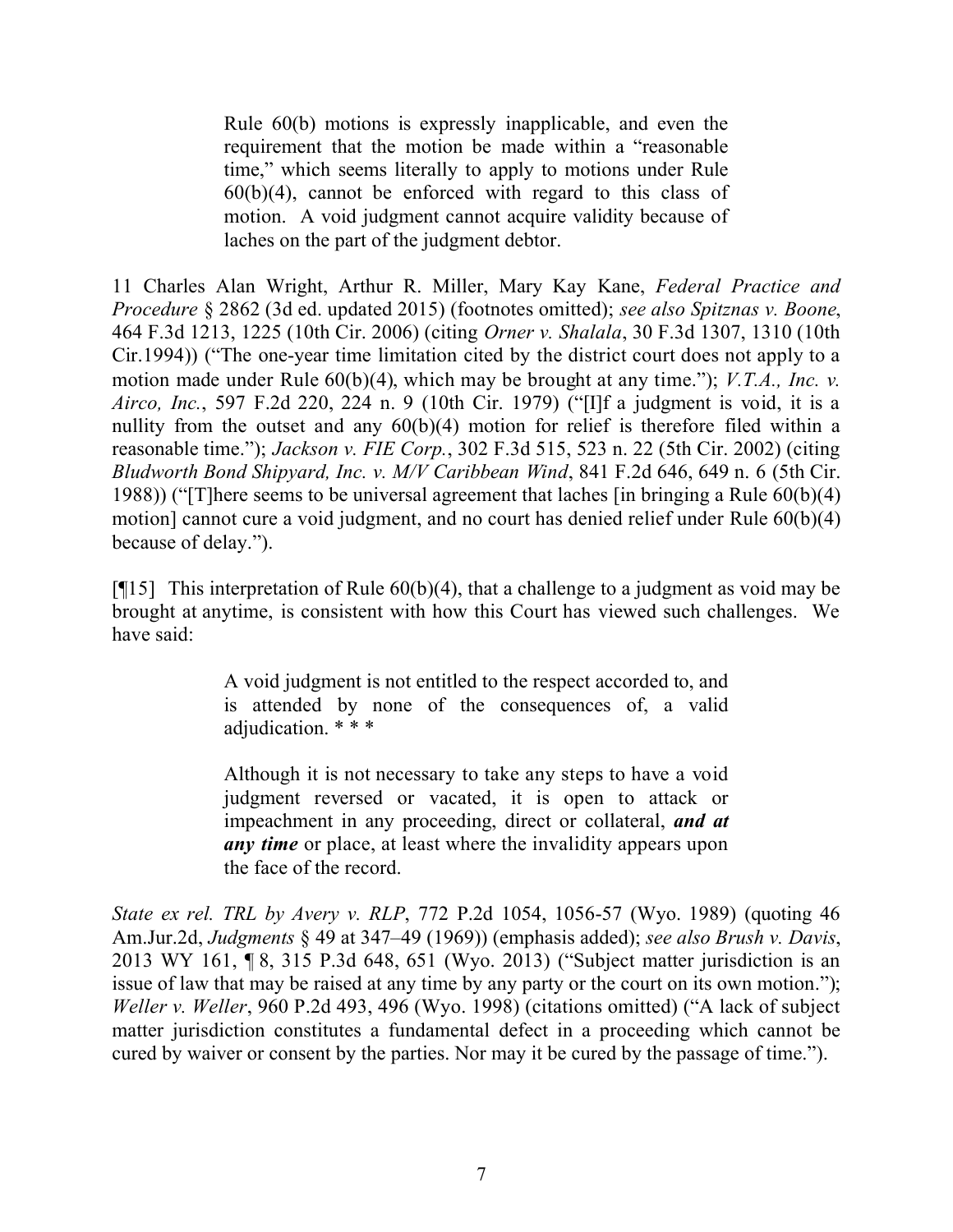[¶16] Because the Rule 60(b) time limitations do not apply to a motion brought pursuant to Rule 60(b)(4), the district court erred in denying Ms. Linch's motion challenging the divorce decree as void for lack of subject matter jurisdiction solely on the basis that the motion was not timely filed. We turn then to the alleged defects that Ms. Linch asserts rendered the divorce decree void for lack of subject matter jurisdiction.<sup>2</sup>

# **B. Challenges to Subject Matter Jurisdiction**

[¶17] Subject matter jurisdiction is "the power to hear and determine the matter in controversy between the parties." *Brush*, ¶ 9, 315 P.3d at 651 (quoting *JA v. State, Dept of Family Servs.*, 2008 WY 15, ¶ 10, 176 P.3d 633, 636 (Wyo. 2008)). "A court has subject matter jurisdiction when it has the authority to consider and decide 'cases of the general class of which the proceeding belongs.'" *Id*. (quoting *DF v. MLM* (*In re MKM*), 792 P.2d 1369, 1373 (Wyo.1990)).

[¶18] We have defined the showing that must be made to establish that a judgment is void for lack of subject matter jurisdiction:

> The legal principles invoked to determine the issues raised in this case are summarized in *Kansas City Southern Railway Company v. Great Lakes Carbon Corporation*, 624 F.2d 822 (8th Cir.1980), cert. denied 449 U.S. 955, 101 S.Ct.

A judgment is not void merely because it is erroneous. It is void only if the court that rendered it lacked jurisdiction of the subject matter, or of the parties, or if it acted in a manner inconsistent with due process of law. Of course, although a challenge on one of those three grounds can be made under Rule  $60(b)(4)$ , if the court finds that there was subject-matter or personal jurisdiction, or that no due-process violation has occurred, the motion will be denied.

11 Charles Alan Wright, Arthur R. Miller, Mary Kay Kane, *Federal Practice and Procedure* § 2862 (3d ed. updated 2015) (footnotes omitted).

  $2$  At this juncture, we must bear in mind that the sole question with which we are concerned under this Rule 60(b)(4) motion is whether the alleged errors created a jurisdictional defect affecting the validity of the district court's judgment. To the extent any of the alleged errors do not rise to the level of a jurisdictional defect, we need not and will not resolve the merits of the alleged error. A movant may not avoid the Rule  $60(b)$  time limitations by simply casting the motion as a Rule  $60(b)(4)$  motion. As one authority has explained:

In other words, if the defects Ms. Linch asserts in the divorce decree are essentially arguments that the district court erred in its findings or abused its discretion in the manner in which it entered the decree, such errors will not be considered. While there is no time limit on considering defects that cause a judgment to be void, fifteen years is an unreasonable length of time to wait before challenging an error such as an abuse of discretion.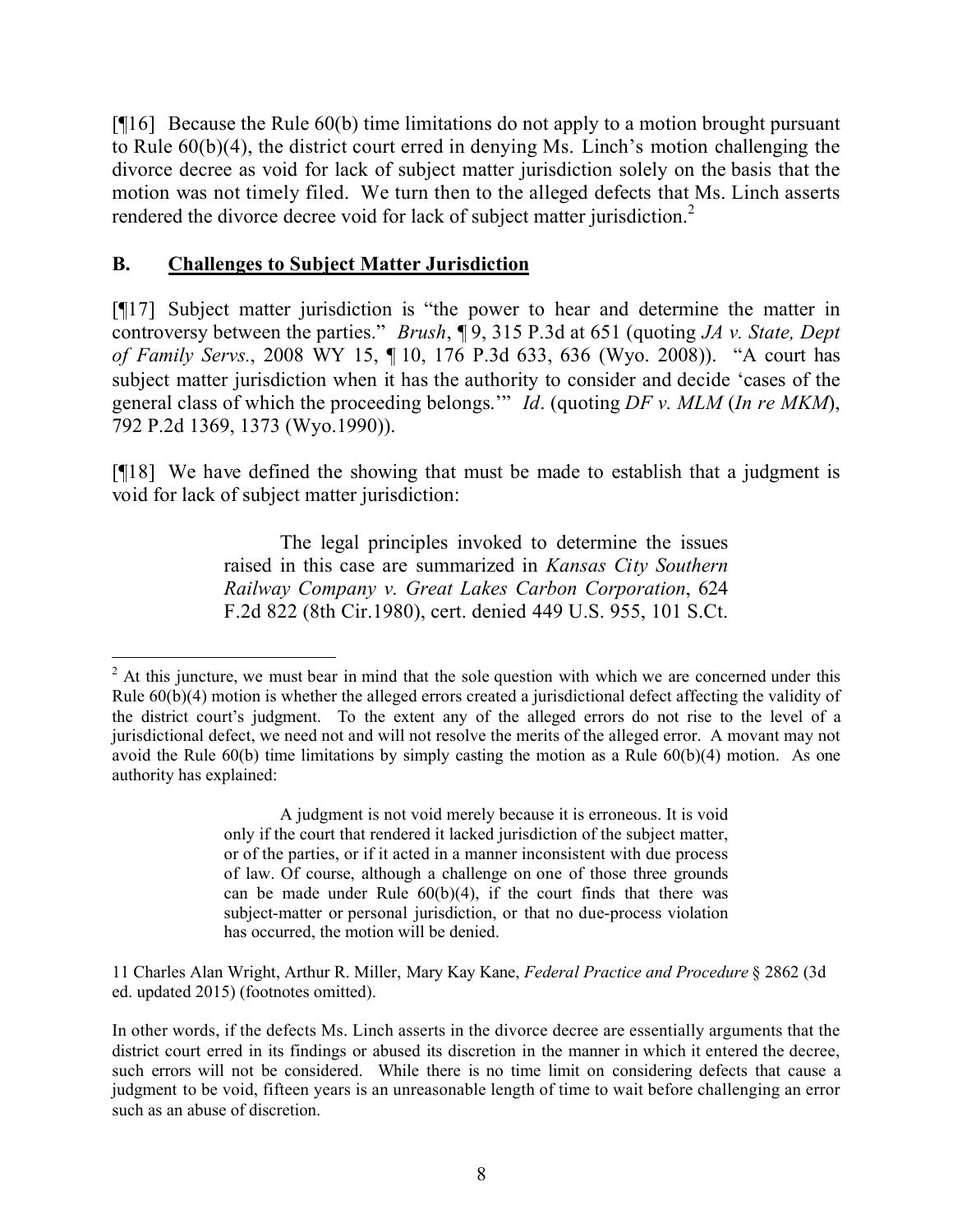363, 66 L.Ed.2d 220 (1980). The essence of that summary is that a judgment is void only when there has been a plain usurpation of power, or the extension of jurisdiction beyond the scope of the court's authority. That is to be distinguished from an error in the exercise of the jurisdiction of the court, which must be addressed by appeal rather than a motion under Rule 60(b). The competing policies are a disciplined observance of jurisdictional limits coupled with the need for finality of judgments. If the court concludes that the challenge is simply to an erroneous interpretation of the statutory grant of jurisdiction, then, in favor of the policy of certainty and finality, the judgment becomes final unless appealed.

*Estate of Dahlke*, ¶ 46, 319 P.3d at 127 (quoting *In the Interest of WM*, 778 P.2d 1106, 1110 (Wyo. 1989)).

[¶19] The United States Supreme Court has expanded on the exceptional circumstances that will warrant relief pursuant to Rule 60(b)(4) based on a jurisdictional defect:

> Federal courts considering Rule 60(b)(4) motions that assert a judgment is void because of a jurisdictional defect generally have reserved relief only for the exceptional case in which the court that rendered judgment lacked even an "arguable basis" for jurisdiction. *Nemaizer v. Baker*, 793 F.2d 58, 65 (C.A.2 1986); *see, e.g., Boch Oldsmobile*, *supra*, at 661–662 ("[T]otal want of jurisdiction must be distinguished from an error in the exercise of jurisdiction, and ... only rare instances of a clear usurpation of power will render a judgment void" (brackets and internal quotation marks omitted)).

*United Student Aid Funds, Inc. v. Espinosa*, 559 U.S. 260, 271, 130 S.Ct. 1367, 1377, 176 L.Ed.2d 158 (2010).

[¶20] Against this backdrop, we consider the alleged defects Ms. Linch asserts render the divorce decree void for lack of subject matter jurisdiction.

# **1.** *Failure of Divorce Complaint to Allege Residential Basis for Jurisdiction*

[ $[21]$ ] Wyo. Stat. Ann. § 20-2-107(a) defines the basis for a district court to exercise subject matter jurisdiction over a divorce. It provides:

> No divorce shall be granted unless the plaintiff has resided in this state for sixty (60) days immediately preceding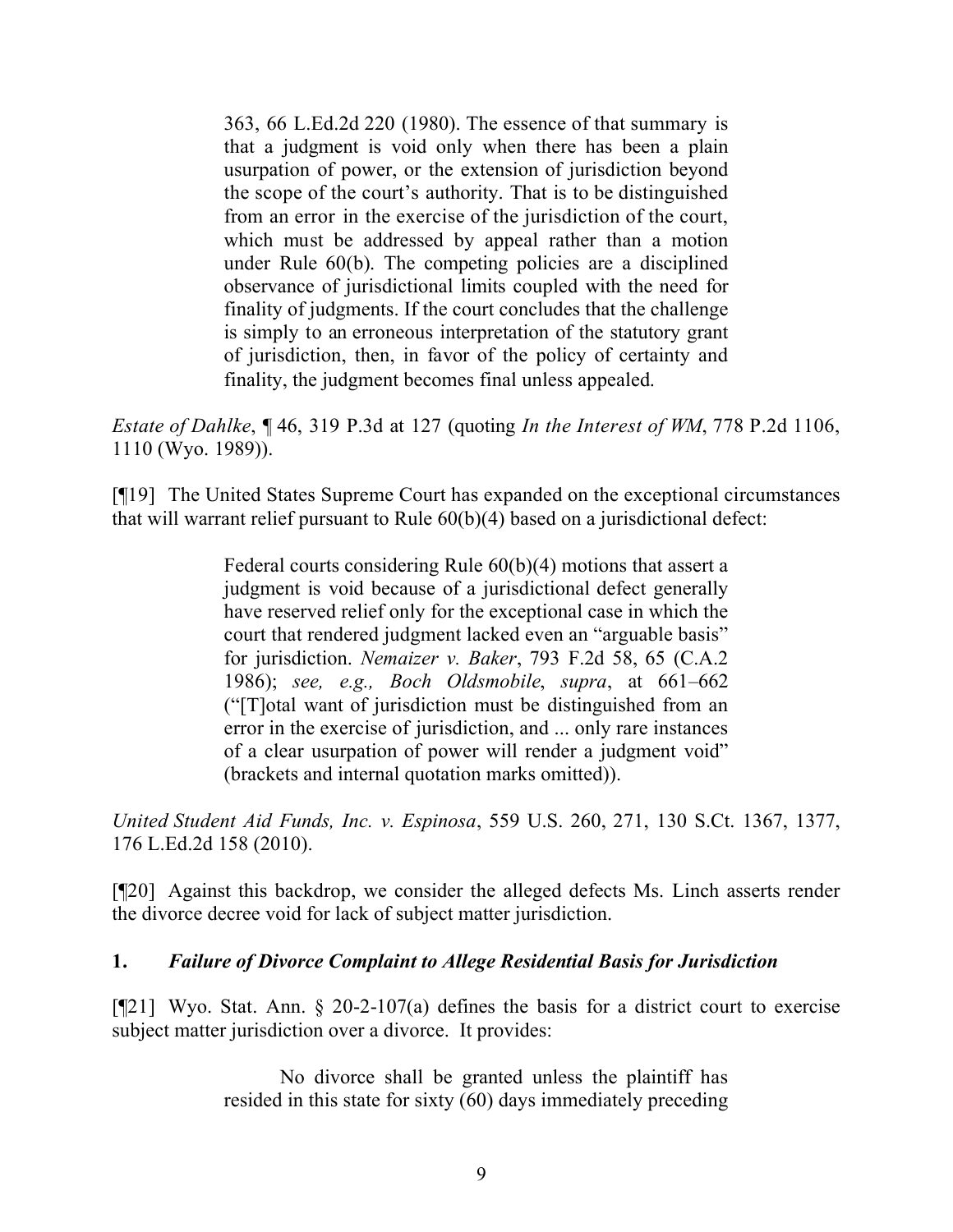the time of filing the complaint, or the marriage was solemnized in this state and the plaintiff has resided in this state from the time of the marriage until the filing of the complaint.

Wyo. Stat. Ann. § 20-2-107(a) (LexisNexis 2015); see also *Hensley v. Hensley*, 896 P.2d 115, 116 (Wyo. 1995) (applying Wyo. Stat. Ann. § 20-2-107 to find district court jurisdiction over divorce complaint).

[¶22] It is undisputed that Mr. Linch is a Wyoming resident who resided in Wyoming for the sixty days preceding his filing of the divorce complaint, as well as from the time of his marriage to Ms. Linch to the filing of his complaint. Ms. Linch nonetheless contends the district court did not have subject matter jurisdiction, arguing that because the divorce complaint did not allege the statutorily-required residential basis, the district court could not have acquired jurisdiction. Ms. Linch is urging an extraordinary elevation of form over substance that our precedent soundly rejects.

[¶23] This Court has long held that "a district court's jurisdiction does not depend upon the allegations in the pleading; rather, it depends upon whether the court's authority extends over the general class to which the case belongs." *Brown v. City of Casper*, 2011 WY 35, ¶ 12, 248 P.3d 1136, 1140 (Wyo. 2011) (citing *State v. Kusel*, 29 Wyo. 287, 297, 213 P. 367, 369 (Wyo.1923)). In *Brown*, we quoted with favor the following from Justice Blume's opinion in *Kusel*:

> The chief argument against the jurisdiction of the court is that the allegations of the bill of complaint are not sufficient to sustain the prayer of the bill and do not set out specific facts which would give the court jurisdiction \* \* \* It is well settled that jurisdiction does not depend upon the sufficiency of the bill. If the court has jurisdiction of the subject-matter and of the parties nothing further is required. The cause of action may be defectively stated, but that does not destroy jurisdiction.... Whether a complaint does or does not state a cause of action is, so far as concerns the question of jurisdiction, of no importance, for if it states a case belonging to a general class over which the authority of the court extends, then jurisdiction attaches and the court has power to decide whether the pleading is good or bad.

*Brown*, ¶ 15, 248 P.3d at 1141 (quoting *Kusel*, 29 Wyo. at 297, 213 P. at 369); *see also Brush*, ¶¶ 13, 15, 315 P.3d at 652-53 (rejecting argument that court's jurisdiction over modification petition was affected by failure of petitioner to attach statutorily-required document to petition and make statutorily-required statement in petition).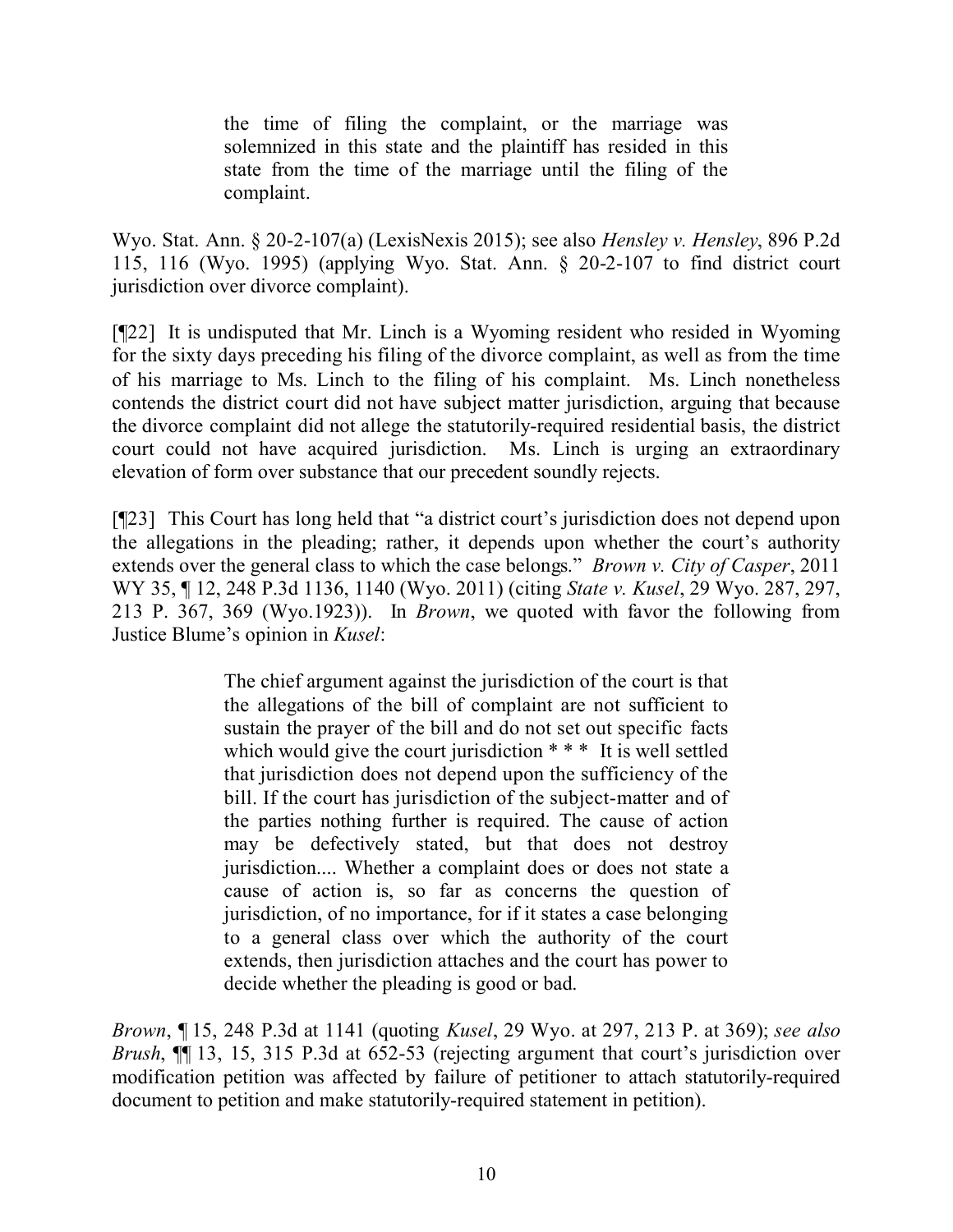[¶24] Mr. Linch was a Wyoming resident for the sixty days preceding the filing of his divorce complaint. The district court thus had jurisdiction over the complaint.

### **2.** *Improper Venue*

[¶25] Wyo. Stat. Ann. § 20-2-104 defines the proper venue for the filing of a divorce complaint. It provides:

> A divorce may be decreed by the district court of the county in which either party resides on the complaint of the aggrieved party on the grounds of irreconcilable differences in the marital relationship.

Wyo. Stat. Ann. § 20-2-104 (LexisNexis 2015).

[¶26] Ms. Linch contends that the divorce complaint incorrectly alleged that both parties were residents of Natrona County. She argues that because both parties were in fact residents of Johnson County, the complaint was improperly filed in Natrona County and the district court was without subject matter jurisdiction over the complaint. Although we agree that venue for the complaint was properly in Johnson County, Ms. Linch's argument that this deprived the district court of jurisdiction again finds no support in our precedent.

[¶27] We have explained the distinction between venue and subject matter jurisdiction:

As we have explained previously, venue "as a modern legal concept refers to the county, district, or other geographical location in which, 'for the sake of fairness, convenience, or other commanding policy considerations, a cause is to be tried.'" Sundance Mt. Resort v. Union Tel. Co., 2007 WY 11, ¶ 9, 150 P.3d 191, 195 (Wyo.2007) (quoting 77 Am.Jur.2d Venue § 1 (2006)).

The distinction between "jurisdiction" and "venue" has been plainly established and has frequently been recognized. Jurisdiction connotes the power to decide a case on the merits, while venue denotes locality, the place where the suit should be heard.

*Wiglesworth v. Wyrick*, 531 S.W.2d 713, 721 (Mo.1976) (quoting 21 C.J.S. Courts  $\S$  15(c)).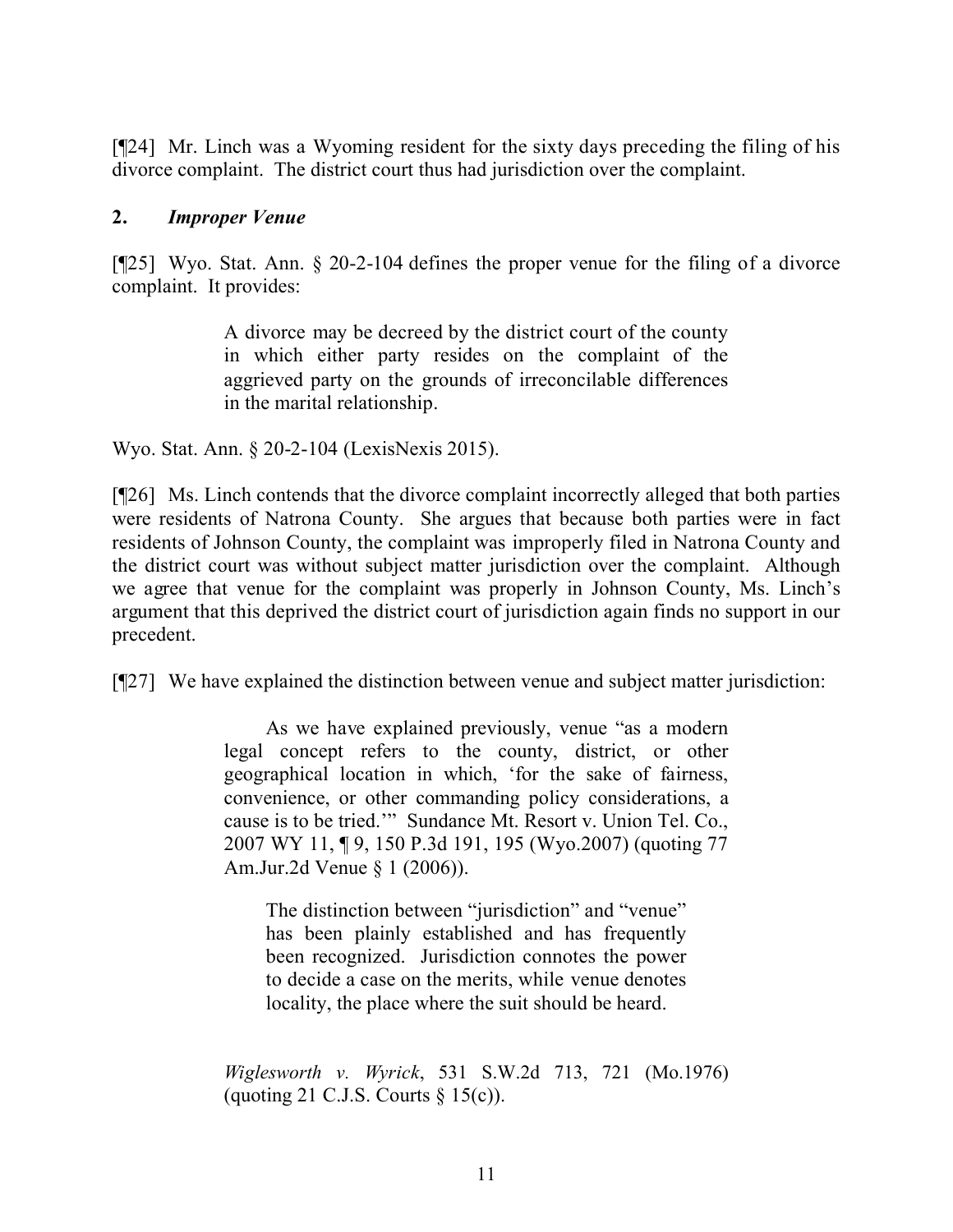*State Farm Mut. Auto. Ins. Co. v. Kunz*, 2008 WY 71, ¶ 14, 186 P.3d 378, 382 (Wyo. 2008).

[**[**[28] We have also said:

The district courts in this state are courts of general jurisdiction. As such, they have inherent subject matter jurisdiction over any and all cases in which jurisdiction is not specifically vested in some court of limited jurisdiction. This jurisdiction includes jurisdiction over worker's compensation claims and disputes such as the one in this case. Once jurisdiction is acquired, the district court has the power to hear and determine the matter and to render a binding judgment. We adopt the analysis found in *Sil–Flo Corporation v. Bowen*, 98 Ariz. 77, 402 P.2d 22 (1965), and recognize that the power to enter a binding judgment is equally present among all district courts in the state. In this context, venue is never a consideration.

*Bourke v. Grey Wolf Drilling Co., LP*, 2013 WY 93, ¶ 27, 305 P.3d 1164, 1170 (Wyo. 2013) (quoting *Matter of Larsen*, 770 P.2d 1089, 1092 (Wyo.1989)).

[¶29] Venue and subject matter jurisdiction are separate and distinct concepts. Improper venue does not deprive a district court of subject matter jurisdiction, and the district court therefore properly exercised jurisdiction over Mr. Linch's divorce complaint even though the complaint was filed in the wrong venue.

# **3.** *Failure to Make Required Findings*

[¶30] As noted above, Wyo. Stat. Ann. § 20-2-104 provides that a divorce may be decreed on the grounds of irreconcilable differences in the marital relationship. Wyo. Stat. Ann. § 20-1-114 governs the disposition of property in the granting of a divorce. It provides:

> Except as provided in subsection (b) of this section, in granting a divorce, the court shall make such disposition of the property of the parties as appears just and equitable, having regard for the respective merits of the parties and the condition in which they will be left by the divorce, the party through whom the property was acquired and the burdens imposed upon the property for the benefit of either party and children. The court may decree to either party reasonable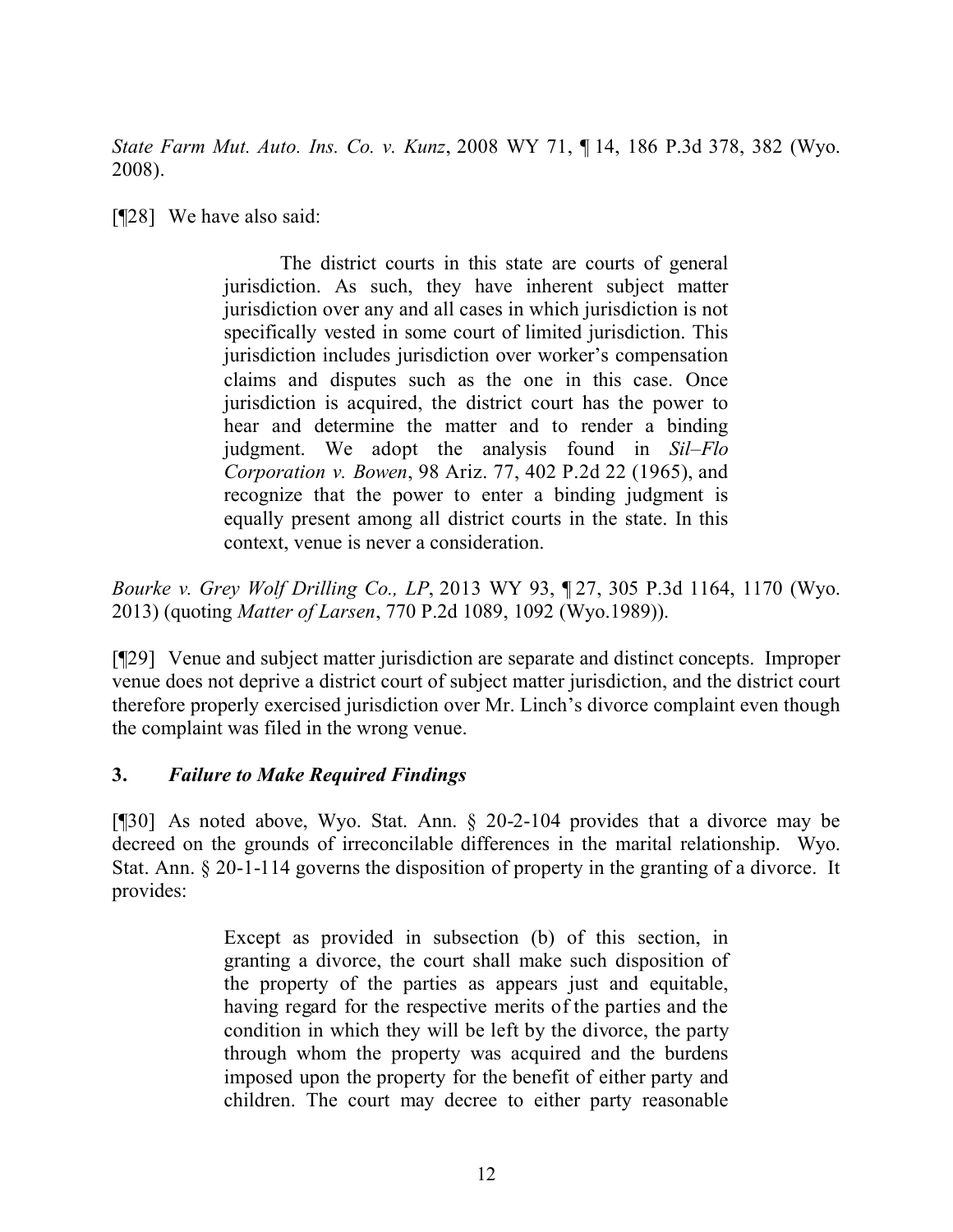alimony out of the estate of the other having regard for the other's ability to pay and may order so much of the other's real estate or the rents and profits thereof as is necessary be assigned and set out to either party for life, or may decree a specific sum be paid by either party.

Wyo. Stat. Ann. § 20-2-114(a) (LexisNexis 2015).

[¶31] Ms. Linch argues that the divorce decree was entered in violation of both Wyo. Stat. Ann. § 20-2-104 and § 20-2-114(a) because the district court failed to take evidence on the alleged irreconcilable differences and on the question of property distribution. We again find that the alleged errors do not undermine the district court's subject matter jurisdiction and are thus not grounds to set aside the divorce decree.

[¶32] First, we have held that a court does not lose subject matter jurisdiction over an action for failure to comply with statutory procedural requirements unless the statute contains an "unequivocal expression" that failure to comply shall result in a loss of jurisdiction. *In re DSB*, 2008 WY 15, ¶ 19, 176 P.3d 633, 638 (Wyo. 2008) (citing *DB v. Wyo. Dep't of Family Serv.*, 860 P.2d 1140, 1149 (Wyo. 1993); *see also Scott v. Bd. of Trs.*, 2015 WY 128, ¶¶ 12-13, 357 P.3d 1137, 1139-40 (Wyo. 2015) (applying the same principle to agency failure to comply with statutory or regulatory requirements). Neither Wyo. Stat. Ann. § 20-2-104 nor § 114 specifies that failure to make a required finding or take evidence to support a required finding shall deprive the district court of jurisdiction or otherwise render the court's judgment void.

[¶33] Additionally, we have defined the parameters for entry of a default judgment in a divorce action:

> The distinction between an entry of default and a default judgment must here be recognized. *Mora*, 611 P.2d at 849. *See generally* 10 C. Wright, A. Miller & M. Kane, *supra* at §§ 2682 and 2683, and W.R.C.P. 55(a) and (b). Entry of default is normally a clerical act which may be performed by the clerk of court, and it does not constitute a judgment. The entry of default generally forecloses the party found to be in default from making any further defense or assertion with respect to liability or an asserted claim. *Zweifel v. State ex rel. Brimmer*, 517 P.2d 493 (Wyo.1974); 10 C. Wright, A. Miller & M. Kane, *supra* at § 2688. Although the entry of default generally establishes the fact of liability according to the complaint, it does not establish either the amount or the degree of relief. *Adel v. Parkhurst*, 681 P.2d 886, 890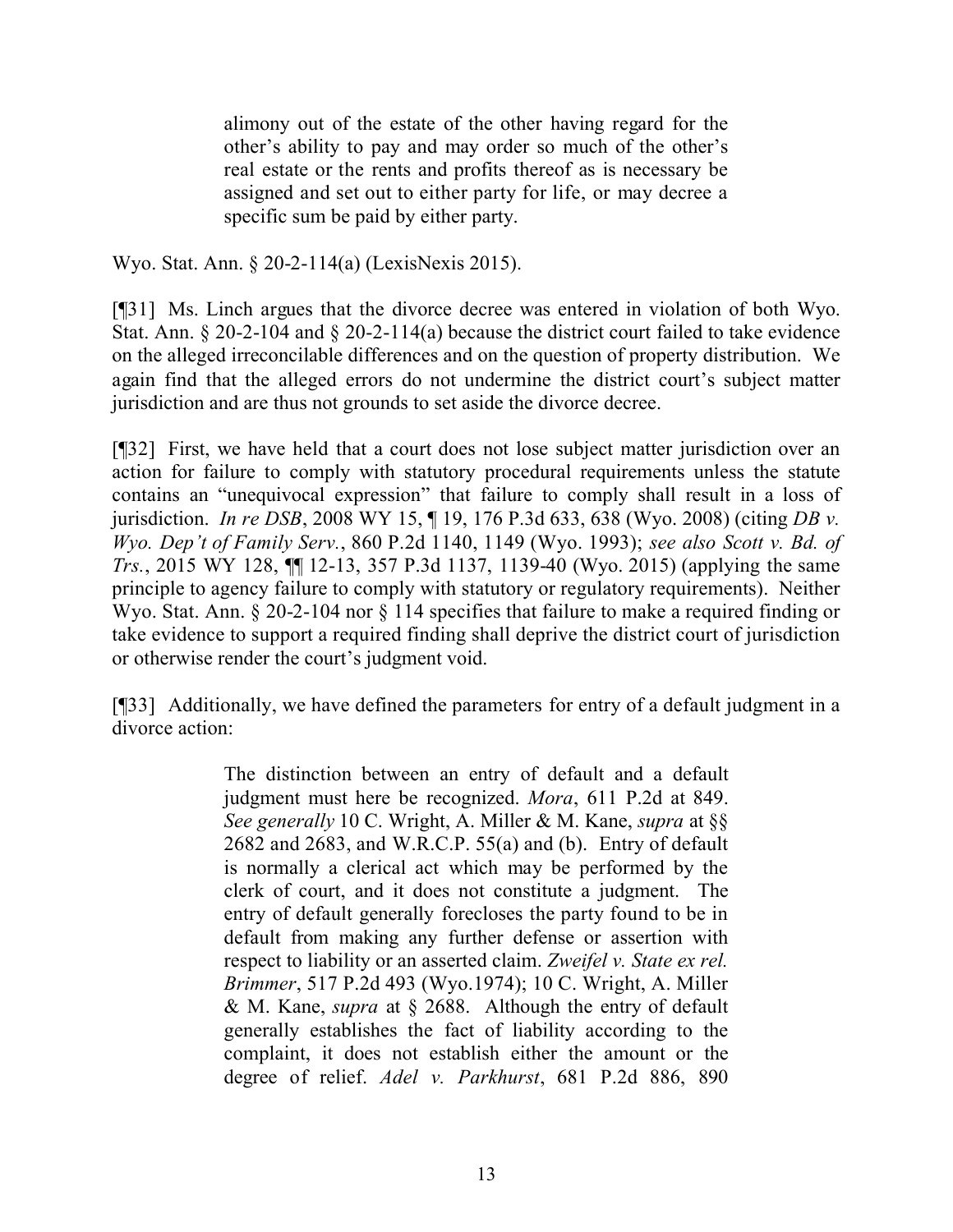(Wyo.1984); 6 J. Moore, W. Taggart & J. Wicker, Moore's Federal Practice ¶ 55.03[2] (2d ed.1988).

*Spitzer v. Spitzer*, 777 P.2d 587, 592 (Wyo. 1989).

[¶34] In *Spitzer*, we observed that the scope of discretion afforded a court in determining whether a hearing is necessary before entering a default judgment in a divorce action "does not extend to the entry of a default judgment where the damages are not liquidated or articulated with certainty." *Spitzer*, 777 P.2d at 593. We explained:

> Essentially, [Wyo. Stat. Ann. 20-2-114] assigns to the court the function of making a just and equitable disposition of the property of the parties, and it allows for the provision of reasonable alimony. In order to accomplish its function under the statute, the court must have adequate information regarding the nature and extent of the property of the parties, including specific information identifying the property, such as record ownership to titled or real property. Additionally, in making an alimony award, the court must have information regarding the ability to pay. *Where this information is essential for the entry of a proper judgment, the court abuses its discretion by simply entering a form of judgment tendered by one of the parties*.

*Spitzer*, 777 P.2d at 593 (emphasis added).

[¶35] Based upon the foregoing, it is clear that the defect Ms. Linch's claims allege in the district court's judgment is an abuse of discretion in its entry of the default judgment without taking evidence on the questions of irreconcilable differences and property distribution. These are alleged errors in the district court's exercise of its jurisdiction, not allegations that the court usurped power it did not have or extended the court's jurisdiction beyond the scope of its authority. *See Noonan v. Noonan*, 2005 WY 145, ¶¶ 7-8, 122 P.3d 964, 965-66 (Wyo. 2005) (setting aside default divorce pursuant to Rule 60(b)(6) based on court's abuse of discretion in failure to make required statutory findings). Thus, whether the district court erred or did not err in failing to take evidence, the alleged error does not affect the court's subject matter jurisdiction and is not properly asserted through a Rule 60(b)(4) motion to set aside the judgment as void.

# **4.** *Change of Presiding Judge and Failure to Dismiss for Lack of Prosecution*

[¶36] Finally, we address Ms. Linch's argument that the district court's judgment may be void because 1) the judgment was not entered by the presiding judge to whom the case was originally assigned; and 2) the court did not act on its own motion to dismiss the